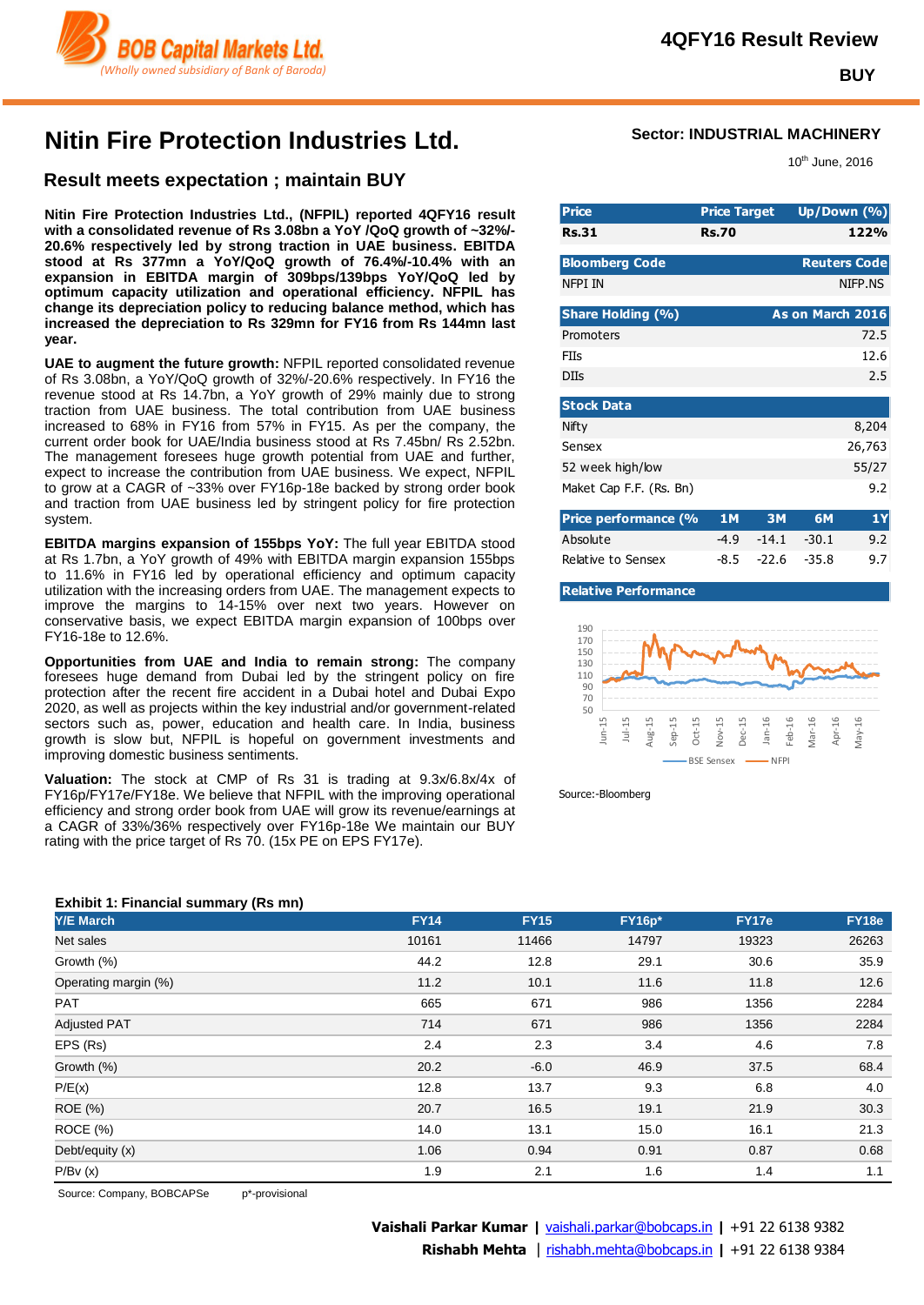

### **Exhibit 2: Quarterly Financial**

| (Rs Mn)                        | <b>4QFY16</b>  | <b>4QFY15</b> | <b>YoY</b> (%) | <b>3QFY16</b> | $QoQ(\sqrt[6]{6})$ |
|--------------------------------|----------------|---------------|----------------|---------------|--------------------|
| <b>Net Sales</b>               | 3,082          | 2,339         | 31.8           | 3,880         | $-20.6$            |
| Raw material consumed          | 2,079          | 1,946         | 6.8            | 3,134         | $-33.7$            |
| (%) of net sales               | 67             | 83            |                | 81            |                    |
| Staff cost                     | 128            | 55            | 131.4          | 122           | 4.3                |
| $(\%)$ of net sales            | $\overline{4}$ | 2             |                | 3             |                    |
| Manufacturing & Other Expenses | 499            | 124           | 301.1          | 203           | 146.0              |
| (%) of net sales               | 16             | 5             |                | 5             |                    |
| <b>EBITDA</b>                  | 377            | 214           | 76.4           | 421           | $-10.4$            |
| Depreciation                   | 137            | 49            |                | 69            |                    |
| <b>EBIT</b>                    | 240            | 165           | 45.6           | 351           | $-31.7$            |
| Interest                       | 174            | 123           |                | 105           |                    |
| Other Income                   | 23             | 28            |                | 38            |                    |
| <b>PBT</b>                     | 89             | 69            | 27.7           | 285           | $-68.8$            |
| Less: Taxation                 | $-25$          | 1             |                | 13            |                    |
| Less: Minority Interest        | $\Omega$       | 1             |                | $\Omega$      |                    |
| <b>Recurring PAT</b>           | 113            | 68            | 67.8           | 272           | $-58.3$            |
| <b>Exceptional items</b>       | $\Omega$       | $\Omega$      |                | $\Omega$      |                    |
| <b>Reported PAT</b>            | 113            | 68            | 67.8           | 272           | $-58.3$            |
| <b>EPS</b>                     | 0.4            | 0.2           |                | 0.9           |                    |

Source: Company, BOBCAPS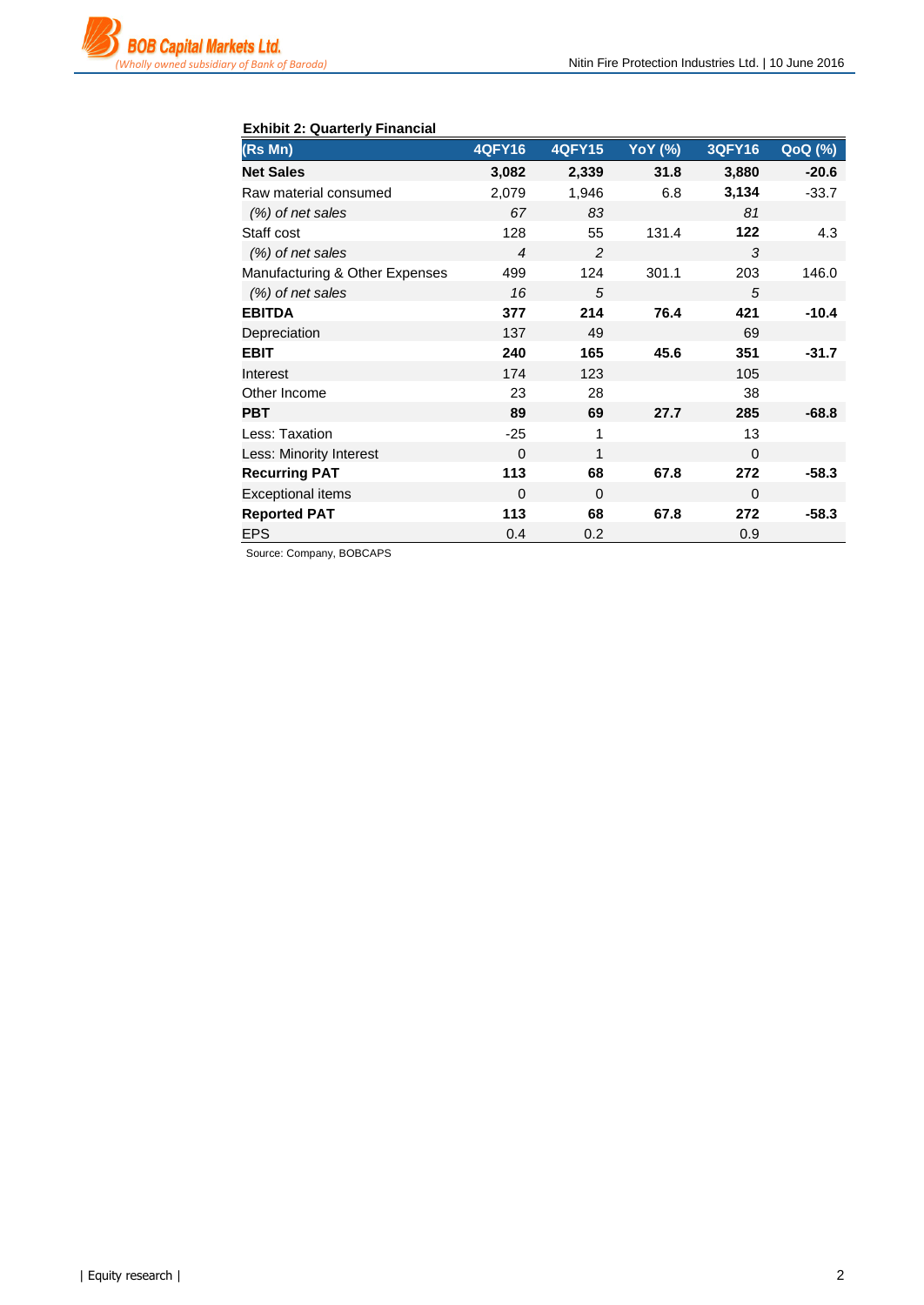

## **Financials**

| <b>Exhibit 3: Income Statement</b> |             |                          |               |        |        |
|------------------------------------|-------------|--------------------------|---------------|--------|--------|
| Y/E Mar (Rsmn)                     | <b>FY14</b> | <b>FY15</b>              | <b>FY16p*</b> | FY17e  | FY18e  |
| <b>Net sales</b>                   | 10,161      | 11,466                   | 14,797        | 19,323 | 26,263 |
| growth (%)                         | 44.2        | 12.8                     | 29.1          | 30.6   | 35.9   |
| <b>COGS</b>                        | 8,211       | 9,450                    | 10,960        | 15,460 | 20,803 |
| <b>Staff Cost</b>                  | 258         | 313                      | 459           | 527    | 716    |
| Changes in inventories             | 3           | (83)                     | (244)         | (10)   | (13)   |
| SG&A Cost                          | 552         | 631                      | 1,903         | 1,063  | 1,445  |
| <b>EBITDA</b>                      | 1,137       | 1,155                    | 1,720         | 2,282  | 3,312  |
| growth $(%)$                       | 41          | 2                        | 49            | 33     | 45     |
| Depreciation & Amortization        | 106         | 144                      | 329           | 454    | 499    |
| <b>EBIT</b>                        | 1,031       | 1,011                    | 1,391         | 1,828  | 2,814  |
| Other income                       | 19          | 113                      | 145           | 160    | 176    |
| Interest paid                      | 305         | 414                      | 525           | 561    | 586    |
| Extraordinary/Exceptional items    | (49)        | $\overline{\phantom{a}}$ |               |        |        |
| <b>PBT</b>                         | 744         | 710                      | 1,011         | 1,428  | 2,404  |
| Tax                                | 30          | 39                       | 25            | 71     | 120    |
| Minority interest                  |             |                          |               |        |        |
| <b>PAT</b>                         | 665         | 671                      | 986           | 1,356  | 2,284  |
| Non-recurring items                | 49          | -                        |               |        |        |
| <b>Adjusted PAT</b>                | 714         | 671                      | 986           | 1,356  | 2,284  |
| growth (%)                         | 20          | (6)                      | 47            | 38     | 68     |

#### **Exhibit 4: Balance Sheet**

| <b>FY14</b> | <b>FY15e</b>             | $FY16p*$ | FY17e  | FY18e  |
|-------------|--------------------------|----------|--------|--------|
| 368         | 846                      | 158      | 739    | 955    |
| 6,211       | 6,665                    | 8,369    | 10,090 | 13,090 |
|             | $\overline{\phantom{a}}$ | 397      | 397    | 397    |
| 954         | 1,059                    | 1,884    | 1,680  | 1,432  |
| 1,041       | 1,041                    | 1,030    | 1,030  | 1,030  |
| 188         | 188                      | 1,027    | 188    | 188    |
| 8,761       | 9,798                    | 12,864   | 14,124 | 17,092 |
|             |                          |          |        |        |
| 1,110       | 1,221                    | 1,533    | 1,983  | 2,552  |
| 3,923       | 4,155                    | 5,394    | 5,634  | 5,885  |
| 17          | 19                       | 35       | 35     | 35     |
| 5,050       | 5,394                    | 6,962    | 7,651  | 8,472  |
|             |                          |          |        |        |
| 438         | 585                      | 585      | 585    | 585    |
| 3,273       | 3,819                    | 5,318    | 5,888  | 8,035  |
| 3,711       | 4,404                    | 5,902    | 6,473  | 8,619  |
| 8,761       | 9,798                    | 12,864   | 14,124 | 17,092 |
|             |                          |          |        |        |

Source: Company, BOBCAPSe p\*-provisional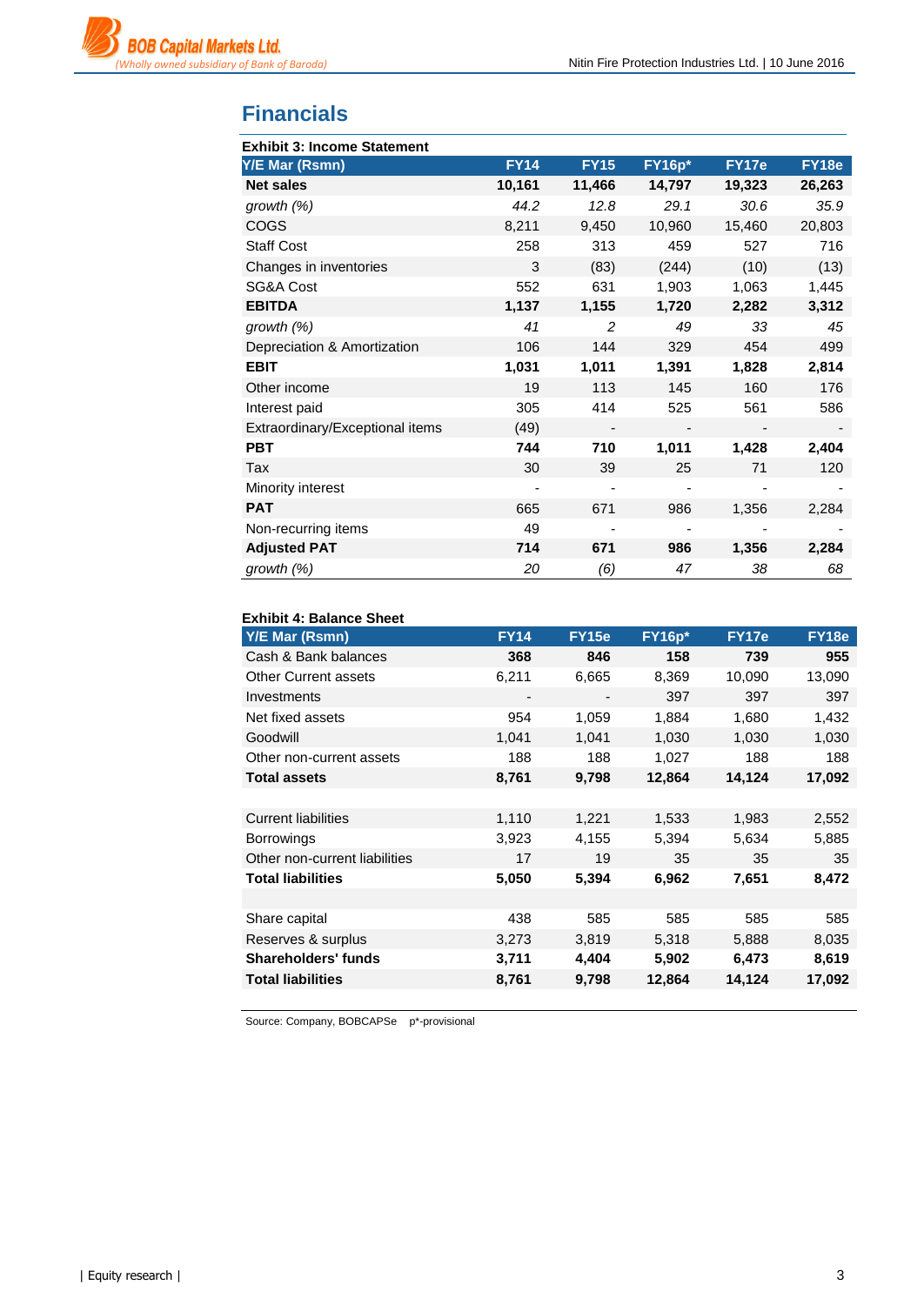

### **Exhibit 5: Cash Flow**

| <b>Y/E Mar (Rsmn)</b>             | <b>FY14</b> | FY15e | <b>FY16p*</b> | FY17e | FY18e    |
|-----------------------------------|-------------|-------|---------------|-------|----------|
| Profit after tax                  | 665         | 671   | 986           | 1,356 | 2,284    |
| Depreciation                      | 99          | 144   | 329           | 454   | 499      |
| Chg in working capital            | (964)       | (341) | (2,218)       | (433) | (2, 431) |
| Total tax paid                    | (2)         |       | -             | -     |          |
| Cash flow from operations         | (202)       | 475   | (903)         | 1,377 | 351      |
|                                   |             |       |               |       |          |
| Capital expenditure               | (271)       | (250) | (1, 154)      | (250) | (250)    |
| Change in investments             |             |       | (397)         |       |          |
| <b>Cash flow from investments</b> | (271)       | (250) | (1, 540)      | (250) | (250)    |
|                                   |             |       |               |       |          |
| Free cash flow                    | (473)       | 225   | (2, 443)      | 1,127 | 101      |
| <b>Issue of shares</b>            | (3)         | 146   |               |       |          |
| Net inc/dec in debt               | 394         | 231   | 1,239         | 240   | 252      |
| Dividend (incl. tax)              | (1)         | (1)   | (1)           | (1)   | (1)      |
| Other financing activities        | (125)       | (123) | 517           | (785) | (136)    |
| Cash flow from financing          | 265         | 253   | 1,755         | (546) | 115      |
| Inc/(Dec) in Cash & Bank bal.     | (208)       | 478   | (688)         | 581   | 216      |

#### **Exhibit 6: Ratio analysis**

| בהטוווט טוועמור סי השווח |             |             |               |       |              |
|--------------------------|-------------|-------------|---------------|-------|--------------|
| Y/E Mar                  | <b>FY14</b> | <b>FY15</b> | <b>FY16p*</b> | FY17e | <b>FY18e</b> |
| Per share data (Rs)      |             |             |               |       |              |
| <b>EPS</b>               | 2.4         | 2.3         | 3.4           | 4.6   | 7.8          |
| <b>CEPS</b>              | 2.8         | 2.8         | 4.5           | 6.2   | 9.5          |
| <b>DPS</b>               | 0.2         | 0.4         | 0.5           | 0.5   | 0.5          |
| <b>BV</b>                | 16.9        | 15.1        | 20.2          | 22.1  | 29.5         |
| Profitability ratios (%) |             |             |               |       |              |
| Gross margins            | 16.7        | 14.9        | 22.8          | 17.3  | 18.1         |
| Operating margins        | 11.2        | 10.1        | 11.6          | 11.8  | 12.6         |
| Net margins              | 7.0         | 5.9         | 6.7           | 7.0   | 8.7          |
| Valuation ratios (x)     |             |             |               |       |              |
| <b>PE</b>                | 12.8        | 13.7        | 9.3           | 6.8   | 4.0          |
| P/BV                     | 1.9         | 2.1         | 1.6           | 1.4   | 1.1          |
| EV/EBITDA                | 9.2         | 10.8        | 8.1           | 6.0   | 4.1          |
| EV/Sales                 | 1.0         | 1.1         | 0.9           | 0.7   | 0.5          |
| <b>RoE</b>               | 20.7        | 16.5        | 19.1          | 21.9  | 30.3         |
| <b>RoCE</b>              | 14.0        | 13.1        | 15.0          | 16.1  | 21.3         |
| RoIC                     | 10.4        | 8.8         | 10.7          | 12.5  | 18.9         |

Source: Company, BOBCAPSe p\*-provisional